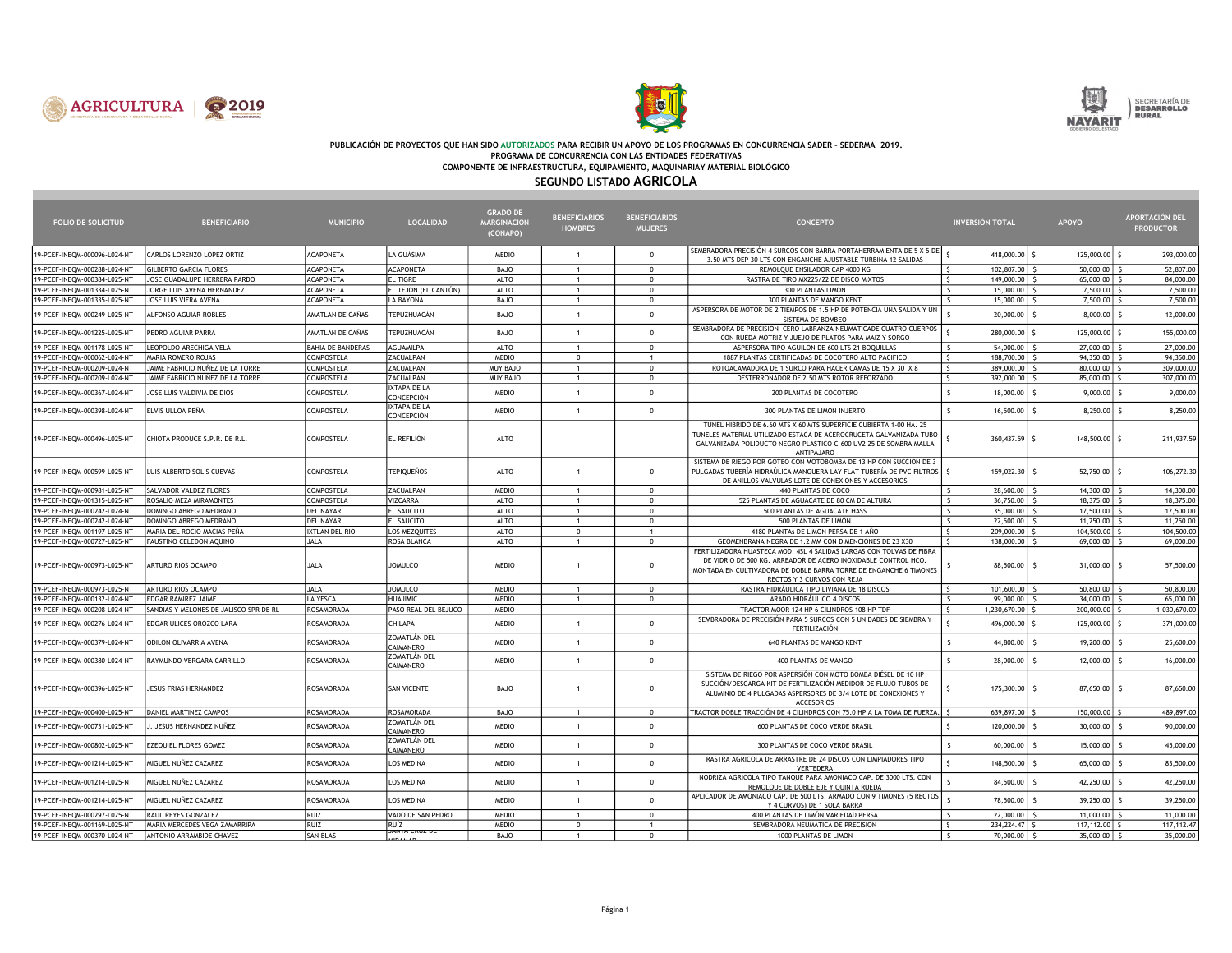





# PUBLICACIÓN DE PROYECTOS QUE HAN SIDO AUTORIZADOS PARA RECIBIR UN APOYO DE LOS PROGRAMAS EN CONCURRENCIA SADER - SEDERMA 2019.<br>PROGRAMA DE CONCURRENCIA CON LAS ENTIDADES FEDERATIVAS

COMPONENTE DE INFRAESTRUCTURA, EQUIPAMIENTO, MAQUINARIAY MATERIAL BIOLÓGICO

### SEGUNDO LISTADO AGRICOLA

| <b>FOLIO DE SOLICITUD</b>                                    | <b>BENEFICIARIO</b>                                 | <b>MUNICIPIO</b>                           | <b>LOCALIDAD</b>                          | <b>GRADO DE</b><br>MARGINACIÓN<br>(CONAPO) | <b>BENEFICIARIOS</b><br><b>HOMBRES</b> | <b>BENEFICIARIOS</b><br><b>MUJERES</b> | <b>CONCEPTO</b>                                                                                                                                                                                   | <b>INVERSIÓN TOTAL</b>                    | <b>APOYO</b>                                 | <b>APORTACIÓN DEL</b><br><b>PRODUCTOR</b> |
|--------------------------------------------------------------|-----------------------------------------------------|--------------------------------------------|-------------------------------------------|--------------------------------------------|----------------------------------------|----------------------------------------|---------------------------------------------------------------------------------------------------------------------------------------------------------------------------------------------------|-------------------------------------------|----------------------------------------------|-------------------------------------------|
| 19-PCEF-INEQM-000906-L025-NT                                 | JOSE LOPEZ VILLASEÑOR                               | SAN BLAS                                   | PIMIENTILLO                               | <b>MEDIO</b>                               | $\overline{1}$                         | $\Omega$                               | SISTEMA DE RIEGO POR GOTEO CON MOTOBOMBA PERKINS DE 33 HP CON<br>SUCCIÓN MEDIDOR DE FLUJO FILTROS TUBOS DE PVC HIDRAULICOS DE 234<br>PULGADAS ROLLOS DE CINTILLA LOTE DE CONEXIONES Y ACCESORIOS. | 500,176.00 \$                             | 160,000.00 \$                                | 340,176.00                                |
| 19-PCEF-INEQM-000471-L025-NT                                 | MA. VIRGINIA NOVOA LERMA                            | SAN PEDRO LAGUNILLAS   LAS GUASIMAS        |                                           | BAJO                                       | $\mathbf 0$                            | $\overline{1}$                         | <b>ARGADORA FRONTAE CON Z CIENDROS HIDRAOEICOS CAP. DE COCHARON .45</b>                                                                                                                           | 173,000.00                                | 60,000.00                                    | 113,000.00                                |
| 19-PCEF-INEQM-001262-L025-NT                                 | FRANCISCO BATISTA CORTES                            |                                            | SAN PEDRO LAGUNILLAS SAN PEDRO LAGUNILLAS | <b>BAJO</b>                                | $\mathbf{1}$                           | $\Omega$                               | PARIHUELA PARIZZINI 5.5 HP ACERO                                                                                                                                                                  | $\mathsf{S}$<br>$11,800.00$ \$            | $5,900.00$ \$                                | 5,900.00                                  |
| 19-PCEF-INEQM-001284-L025-NT                                 | SERGIO GUERRA HERNANDEZ                             | SAN PEDRO LAGUNILLAS MILPILLAS BAJAS       |                                           | BAJO                                       | $\mathbf{1}$                           | $\Omega$                               | PARIHUELA DE 6.5 HP CON 100 MTS DE MANGUERA CON LANZA                                                                                                                                             | $\mathsf{S}$<br>11,800,00 S               | $5.900.00$ S                                 | 5,900.00                                  |
| 19-PCEF-INEQM-001284-L025-NT                                 | SERGIO GUERRA HERNANDEZ                             | SAN PEDRO LAGUNILLAS   MILPILLAS BAJAS     |                                           | <b>BAJO</b>                                | $\mathbf{1}$                           | $\mathbf{0}$                           | DESBROZADORA TAKASHI 52 CC                                                                                                                                                                        | 4,300.00 $\vert$ \$<br>-S                 | $2,150.00$ \$                                | 2,150.00                                  |
| 19-PCEF-INEQM-000059-L000-NT                                 | JUAN ANDREY BUENO ALEGRIA                           | SANTA MARIA DEL ORO                        | ZAPOTANITO                                | <b>BAJO</b>                                | $\mathbf{1}$                           | $\Omega$                               | 800 PLANTAS DE AGUACATE HASS                                                                                                                                                                      | $\sim$<br>80,000.00 \$                    | 23,940.00 \$                                 | 56,060.00                                 |
| 19-PCEF-INEOM-000061-L000-NT                                 | JOSE FLAVIO ROBERTO ELIAS CAMACHO                   | SANTA MARIA DEL ORO                        | EL ERMITAÑO                               |                                            | $\mathbf{1}$                           | $\Omega$                               | 125 PLANTAS DE AGUACATE                                                                                                                                                                           | $\zeta$<br>15,000.00 \$                   | $4,375.00$ \$                                | 10,625.00                                 |
| 19-PCEF-INEQM-000063-L000-NT                                 | MIGUEL JACOBO OCHOA                                 | SANTA MARIA DEL ORO                        | SAN JOSÉ DE MOJARRAS                      | <b>MEDIO</b>                               | $\mathbf{1}$                           | $\Omega$                               | 200 PLANTAS DE AGUACATE HASS                                                                                                                                                                      | l s<br>20,000.00                          | 7,000.00                                     | 13,000.00                                 |
| 19-PCEF-INEQM-000063-L000-NT                                 | MIGUEL JACOBO OCHOA                                 | SANTA MARIA DEL ORO                        | SAN JOSÉ DE MOJARRAS                      | <b>MEDIO</b>                               | $\mathbf{1}$                           | $\overline{0}$                         | 250 PLANTAS DE LIMON PERSA                                                                                                                                                                        | ls.<br>22,000.00 S                        | $8,750.00$ \$                                | 13,250.00                                 |
| 19-PCEF-INEQM-000361-L024-NT                                 | J ASUNCION GALICIA JIMENEZ                          | SANTA MARIA DEL ORO                        | CHAPALILLA                                | <b>MEDIO</b>                               | $\mathbf{1}$                           | $\Omega$                               | 417 PLANTAS DE LIMON PERSA                                                                                                                                                                        | $\mathsf{S}$<br>$29,190.00$ \$            | 14,595.00 \$                                 | 14,595.00                                 |
| 19-PCEF-INEQM-000363-L024-NT                                 | <b>FAUSTO ULLOA NAVARRETE</b>                       | SANTA MARIA DEL ORO                        | <b>CERRO BLANCO</b>                       | <b>MEDIO</b>                               | $\overline{1}$                         | $\overline{0}$                         | 125 PLANTAS DE AGUACATE HASS                                                                                                                                                                      | $\sim$<br>12,500,00 S                     | $4.375.00$ S                                 | 8,125.00                                  |
| 19-PCEF-INEQM-000371-L024-NT                                 | VICTOR MANUEL FUENTES LOPEZ                         | SANTA MARIA DEL ORO                        | EL ERMITAÑO                               | ALTO                                       | $\mathbf{1}$<br>$\mathbf{1}$           | $\Omega$<br>$\Omega$                   | 250 PLANTAS DE AGUACATE HASS                                                                                                                                                                      | $\sim$<br>25,000.00 \$                    | 8,750.00                                     | 16,250.00<br>52,000.00                    |
| 19-PCEF-INEQM-000372-L024-NT<br>19-PCEF-INEOM-000373-L024-NT | GUILLERMO BUENO GALAVIZ<br>PEDRO CASTAÑEDA CARRILLO | SANTA MARIA DEL ORO<br>SANTA MARIA DEL ORO | ZAPOTANITO<br>EL ERMITAÑO                 |                                            | $\mathbf{1}$                           | $\Omega$                               | 800 PLANTAS DE AGUACATE HASS<br>125 PLANTAS DE AGUACATE HASS                                                                                                                                      | 80,000.00<br>$\sim$<br>ls.<br>12,500.00 S | $28,000.00$ $\mid$ \$<br>4,375.00 $\vert$ \$ | 8,125.00                                  |
| 19-PCEF-INEQM-000374-L024-NT                                 | JACOB CORREA ULLOA                                  | SANTA MARIA DEL ORO                        | <b>CERRO BLANCO</b>                       | <b>MEDIO</b>                               | $\mathbf{1}$                           | $\Omega$                               | 125 PLANTAS DE AGUACATE HASS                                                                                                                                                                      | $\sim$<br>$12,500.00$ $\frac{1}{5}$       | $4,375.00$ \$                                | 8,125.00                                  |
| 19-PCEF-INEQM-000375-L024-NT                                 | MARGARITA HERNANDEZ RIVAS                           | SANTA MARIA DEL ORO                        | LA ESTANZUELA                             | ALTO                                       | $^{\circ}$                             | $\mathbf{1}$                           | 370 PLANTAS DE AGUACATE HASS                                                                                                                                                                      | $\sim$<br>37,000.00 \$                    | 12,950.00 \$                                 | 24,050.00                                 |
| 19-PCEF-INEQM-000376-L024-NT                                 | MA. ELENA SERRANO ARELLANO                          | SANTA MARIA DEL ORO                        | <b>SAN LEONEL</b>                         | <b>BAJO</b>                                | $\mathbf 0$                            |                                        | 370 PLANTAS DE AGUACATE HASS                                                                                                                                                                      | $\hat{\varsigma}$<br>37,000.00            | 12,950.00                                    | 24,050.00                                 |
| 19-PCEF-INEQM-000462-L025-NT                                 | ADELAIDO BALTIERRA VAZQUEZ                          | SANTA MARIA DEL ORO                        | EL ERMITAÑO                               | ALTO                                       | $\overline{1}$                         | $\Omega$                               | ESTANOUE AGRICOLA DE GEOMEMBRANA PARA CAPTACION DE AGUA PLUVIAL<br>CON CAPACIDAD DE 200 000 LTS RECUBIERTO CON MALLA ELECTROSOLDADA<br><b>INCLUYE TAPA</b>                                        | 160,000.00 \$<br>-S                       | $40,000.00$ \$                               | 120,000.00                                |
| 19-PCEF-INEQM-000809-L025-NT                                 | ROSALIO LOMELI MARISCAL                             | SANTA MARIA DEL ORO                        | <b>TEQUEPEXPAN</b>                        | <b>ALTO</b>                                | $\overline{1}$                         | $\overline{0}$                         | ASPERSORA DE AGUILONES TANQUE DE 400 LTS. DE CAPACIDAD 16 BOQUILLAS                                                                                                                               | 40,000.00                                 | 20,000.00                                    | 20,000.00                                 |
| 19-PCEF-INEQM-000814-L025-NT                                 | GABRIEL BALTIERRA VAZQUEZ                           | SANTA MARIA DEL ORO                        | <b>SAN LEONEL</b>                         | <b>BAJO</b>                                | $\mathbf{1}$                           | $\mathbf 0$                            | 250 PLANTAS DE AGUACATE HASS                                                                                                                                                                      | 17,500.00                                 | 8,750.00                                     | 8,750.00                                  |
| 19-PCEF-INEQM-001078-L025-NT                                 | CONSTANCIA PEREZ JIMENEZ                            | SANTA MARIA DEL ORO                        | SANTA MARÍA DEL ORO                       | BAJO                                       | $^{\circ}$                             | $\mathbf{1}$                           | RASTRA DE TIRON CASELL MODELO RHT-2426 DE 24 DISCOS MIXTOS MANGERAS Y<br>CONEXIONES                                                                                                               | 140,000.00 \$                             | 65,000.00                                    | 75,000.00                                 |
| 19-PCEF-INEQM-001283-L025-NT                                 | <b>GUILLERMO CRUZ OLIVAREZ</b>                      | SANTA MARIA DEL ORO                        | <b>SAN LEONEL</b>                         | BAJO                                       | $\overline{1}$                         | $\overline{0}$                         | 500 PLANTAS DE AGUACATE HASS                                                                                                                                                                      | S.<br>25,000.00                           | 12,500.00                                    | 12,500.00                                 |
| 19-PCEF-INEQM-001283-L025-NT                                 | <b>GUILLERMO CRUZ OLIVAREZ</b>                      | SANTA MARIA DEL ORO                        | <b>SAN LEONEL</b>                         | BAJO                                       | $\mathbf{1}$                           | $\mathbf{0}$                           | 500 PLANTAS DE LIMON PERSA                                                                                                                                                                        | S.<br>25,000.00                           | 12,500.00                                    | 12,500.00                                 |
| 19-PCEF-INEQM-001420-L025-NT                                 | LUIS DANIEL CIBRIAN HERNANDEZ                       | SANTA MARIA DEL ORO                        | COFRADÍA DE<br><b>ACUITAPILCO</b>         | ALTO                                       | $\mathbf{1}$                           | $\Omega$                               | 250 PLANTAS DE LIMÓN PERSA                                                                                                                                                                        | 17,500.00 \$                              | $8,750.00$ \$                                | 8,750.00                                  |
| 19-PCEF-INEQM-001431-L025-NT                                 | ADAN MAGAÑA MACIAS                                  | SANTA MARIA DEL ORO                        | ZAPOTANITO                                | BAJO                                       | $\overline{1}$                         | $\overline{0}$                         | 125 PLANTAS DE AGUACATE HASS                                                                                                                                                                      | $\hat{\zeta}$<br>8,750.00                 | 4,375.00                                     | 4,375.00                                  |
| 19-PCEF-INEQM-000010-L000-NT                                 | ERNESTO BECERRA LOPEZ                               | SANTIAGO IXCUINTLA                         | POZO DE IBARRA                            | <b>MEDIO</b>                               | $\overline{1}$                         | $\mathbf{0}$                           | ASPERSORA MOTORIZADA CON TANQUE DE 25 LITROS DE CAPACIDAD MOTOR DE 4<br>TIEMPOS CON LANZA PARIHUELA                                                                                               | $20,000.00$ \$                            | $5,045.00$ \$                                | 14,955.00                                 |
| 19-PCEF-INEQM-000013-L000-NT                                 | ADOLFO LOPEZ SORIA                                  | SANTIAGO IXCUINTLA                         | POZO DE IBARRA                            | <b>MEDIO</b>                               | $\mathbf{1}$                           | $\mathbf 0$                            | ASPERSORA DE MOTOR DE 4 TIEMPOS EQUIPADA CON DOS SALIDAS                                                                                                                                          | 18,500.00 \$                              | 8,000.00                                     | 10,500.00                                 |
| 19-PCEF-INEQM-000038-L000-NT                                 | EMMANUEL OSUNA CASILLAS                             | SANTIAGO IXCUINTLA                         | VILLA JUÁREZ                              | <b>MEDIO</b>                               | $\mathbf{1}$                           | $\Omega$                               | ASPERSORA MOTORIZADA DE 25 LTS DE CAPACIDAD DE 4 TIEMPOS LANZA DE<br>PARIHUELA                                                                                                                    | 10,090.00                                 | 5,045.00                                     | 5,045.00                                  |
| 19-PCEF-INEQM-000061-L024-NT                                 | JOSE ROSARIO VIRGEN ESTRADA                         | SANTIAGO IXCUINTLA                         | <b>SAN ANDRÉS</b>                         | <b>ALTO</b>                                | $\mathbf{1}$                           | $\overline{0}$                         | 464 PLANTAS DE COCO ENANO                                                                                                                                                                         | $\zeta$<br>46,400,00 S                    | 23,200.00 \$                                 | 23,200.00                                 |
| 19-PCEF-INEQM-000085-L024-NT                                 | NELIDA YISEL FLORES LOPEZ                           | SANTIAGO IXCUINTLA                         | PUERTA DE MANGOS                          | BAJO                                       | $\Omega$                               | $\mathbf{1}$                           | MOTOBOMBA 17 HP SUCCION COMPLETA TUBERIA DE 4 Y 3 MEDIDOR<br>VOLUMETRICO CONECTORES ASPERSOR                                                                                                      | 198,327.00 \$                             | $98, 163.00$ \$                              | 100,164.00                                |
| 19-PCEF-INEQM-000171-L025-NT                                 | SANTIAGO FLORES DUEÑAS                              | SANTIAGO IXCUINTLA                         | <b>VILLA HIDALGO</b>                      | MEDIO                                      |                                        | $\Omega$                               | ASPERSORA MOTORIZADA DE 25 LITROS DE CAPACIDAD MOTOR DE 4 TIEMPOS<br>CON LANZA TIPO PARIHUELA                                                                                                     | 10,090.00                                 | 5,045.00                                     | 5,045.00                                  |
| 19-PCEF-INEQM-000176-L025-NT                                 | FRANCISCO JAVIER GONZALEZ NAVARRETE                 | SANTIAGO IXCUINTLA                         | VILLA HIDALGO                             | <b>MEDIO</b>                               | $\overline{1}$                         | $\Omega$                               | ASPERSORA MOTORIZADA CON CAPACIDAD DE 25 LITROS DE 4 TIEMPOS CON<br><b>LANZA TIPO PARIHUELA</b>                                                                                                   | $10,090.00$   \$                          | 5,045.00                                     | 5,045.00                                  |
| 19-PCEF-INEQM-000181-L025-NT                                 | ANTONIA DE LEON GARCIA                              | SANTIAGO IXCUINTLA                         | <b>VILLA HIDALGO</b>                      | <b>MEDIO</b>                               | $\mathbf 0$                            | $\mathbf{1}$                           | ASPERSORA MOTORIZADA CON TANQUE DE 25 LITROS DE CAPACIDAD MOTOR DE 4<br>TIEMPOS CON LANZA TIPO PARIHUELA                                                                                          | $10,090.00$ \$                            | $5,045.00$ \$                                | 5,045.00                                  |
| 19-PCEF-INEQM-000184-L025-NT                                 | TOMAS JUAREZ DELGADILLO                             | SANTIAGO IXCUINTLA                         | PUERTA DE MANGOS                          | <b>BAJO</b>                                | $\mathbf{1}$                           | $\Omega$                               | ASPERSORA MOTORIZADA CON TANQUE DE 25 LITROS DE CAPACIDAD MOTOR DE 4<br>TIEMPOS CON LANZA TIPO PARIHUELA                                                                                          | 10,090.00                                 | 5,045.00                                     | 5,045.00                                  |
| 19-PCEF-INEQM-000198-L025-NT                                 | WARIA TERESA LOPEZ ACUÑA                            | SANTIAGO IXCUINTLA                         | SANTIAGO IXCUINTLA                        | BAJO                                       | $^{\circ}$                             | -1                                     | ASPERSORA MOTORIZADA DE 25 LITROS DE CAPACIDAD MOTOR DE 4 TIEMPOS<br>LANZA TIPO PARIHUELA                                                                                                         | 10,090.00                                 | 5,045.00                                     | 5,045.00                                  |
| 19-PCEF-INEQM-000200-L025-NT                                 | <b>MIRNA PATRICIA GUERRERO GUERRERO</b>             | SANTIAGO IXCUINTLA                         | SANTIAGO IXCUINTLA                        | BAJO                                       | $\mathbf 0$                            | $\mathbf{1}$                           | ASPERSORA MOTORIZADA CON TANQUE DE 25 LITROS DE CAPACIDAD 4 TIEMPOS<br>CON LANZA DE PARIHUELA                                                                                                     | 10,090.00                                 | 5,045.00                                     | 5,045.00                                  |
| 19-PCEF-INEQM-000205-L025-NT                                 | . MANUEL CORONA AMPARO                              | SANTIAGO IXCUINTLA                         | VILLA JUÁREZ                              | <b>MEDIO</b>                               | $\overline{1}$                         | $\Omega$                               | ASPERSORA MOTORIZADA DE 25 LITROS DE CAPACIDAD MOTOR 4 TIEMPOS LANZA<br>DE PARIHUELA                                                                                                              | $10,090.00$ \$                            | $5,045.00$ \$                                | 5,045.00                                  |
| 19-PCEF-INEQM-000253-L025-NT                                 | JOSE MARIA ALCARAZ SANCHEZ                          | SANTIAGO IXCUINTLA                         | VILLA JUÁREZ                              | <b>MEDIO</b>                               | $\overline{1}$                         | $\mathbf 0$                            | ASPERMOTORIZADA DE 25 LTS DE CAPACIDAD MOTOR DE 4 TIEMPOS 2 PARES DE<br>BOOUILLAS LANZA DE PARIHUELA Y 2 PARES DE DESTORCEDORES                                                                   | $10,090.00$ \$                            | $5,045.00$ \$                                | 5,045.00                                  |
| 19-PCEF-INEQM-000315-L024-NT                                 | ANDRES PONCE ZARATE                                 | SANTIAGO IXCUINTLA                         | VILLA JUÁREZ                              |                                            | $\mathbf{1}$                           | $\Omega$                               | EMPACADORA DE FORRAJE AMARRE ALAMBRE                                                                                                                                                              | 423,000.00                                | 100,000.00                                   | 323,000.00                                |
| 19-PCEF-INEQM-000322-L024-NT                                 | JUAN MANUEL RODRIGUEZ RICO                          | SANTIAGO IXCUINTLA                         | CAÑADA DEL TABACO                         | <b>MEDIO</b>                               | $\overline{1}$                         | $\mathbf{0}$                           | SISTEMA DE RIEGO POR GOTEO MOTOBOMBA 10 HP SUCCIÓN COMPLETA                                                                                                                                       | 103,331.00 \$<br>- S                      | $51,665.00$ \$                               | 51,666.00                                 |
| 19-PCEF-INEQM-000323-L024-NT                                 | JOSEFINA GARCIA ZAVALA                              | SANTIAGO IXCUINTLA                         | SENTISPAC                                 | <b>BAJO</b>                                | $\mathbf 0$                            |                                        | FUMIGADORA LIQUIDOS 20 LTS                                                                                                                                                                        | $\zeta$<br>11,500.00                      | 5,750.00                                     | 5,750.00                                  |
| 19-PCEF-INEQM-000323-L024-NT                                 | JOSEFINA GARCIA ZAVALA                              | SANTIAGO IXCUINTLA                         | <b>SENTISPAC</b>                          | BAJO                                       | $\Omega$                               | $\mathbf{1}$                           | PODADORA DE ALTURA                                                                                                                                                                                | 14,800.00                                 | 7,400.00                                     | 7,400.00                                  |
| 19-PCEF-INEQM-000355-L025-NT                                 | MA. XOCHITL ERENDIDA GONZALEZ GARIBAY               | SANTIAGO IXCUINTLA                         | EL BOTADERO                               | <b>BAJO</b>                                | $\mathbf 0$                            | $\mathbf{1}$                           | SEMBRADORA NEUMÁTICA DE PRECISIÓN DE 4 SURCOS CERO LABRANZA CON<br>FERTILIZADORA Y MARCADORES HIDRÁULICOS.                                                                                        | 320,000.00 \$                             | 125,000.00 \$                                | 195,000.00                                |
| 19-PCEF-INEQM-000379-L025-NT                                 | <b>RITA ROBLES GARCIA</b>                           | SANTIAGO IXCUINTLA                         | VILLA JUÁREZ                              | <b>MEDIO</b>                               | $\Omega$                               | $\mathbf{1}$                           | ASPERSORA MOTORIZADA DE 25 LTS DE CAPACIDAD MOTOR DE 4 TIEMOS 2 PARES<br>DE BOQUILLAS LANZA DE PARIHUELA Y 2 PARES DE DESTORCEDORES                                                               | $10,090.00$ $\frac{1}{5}$                 | $5,045.00$ \$                                | 5,045.00                                  |